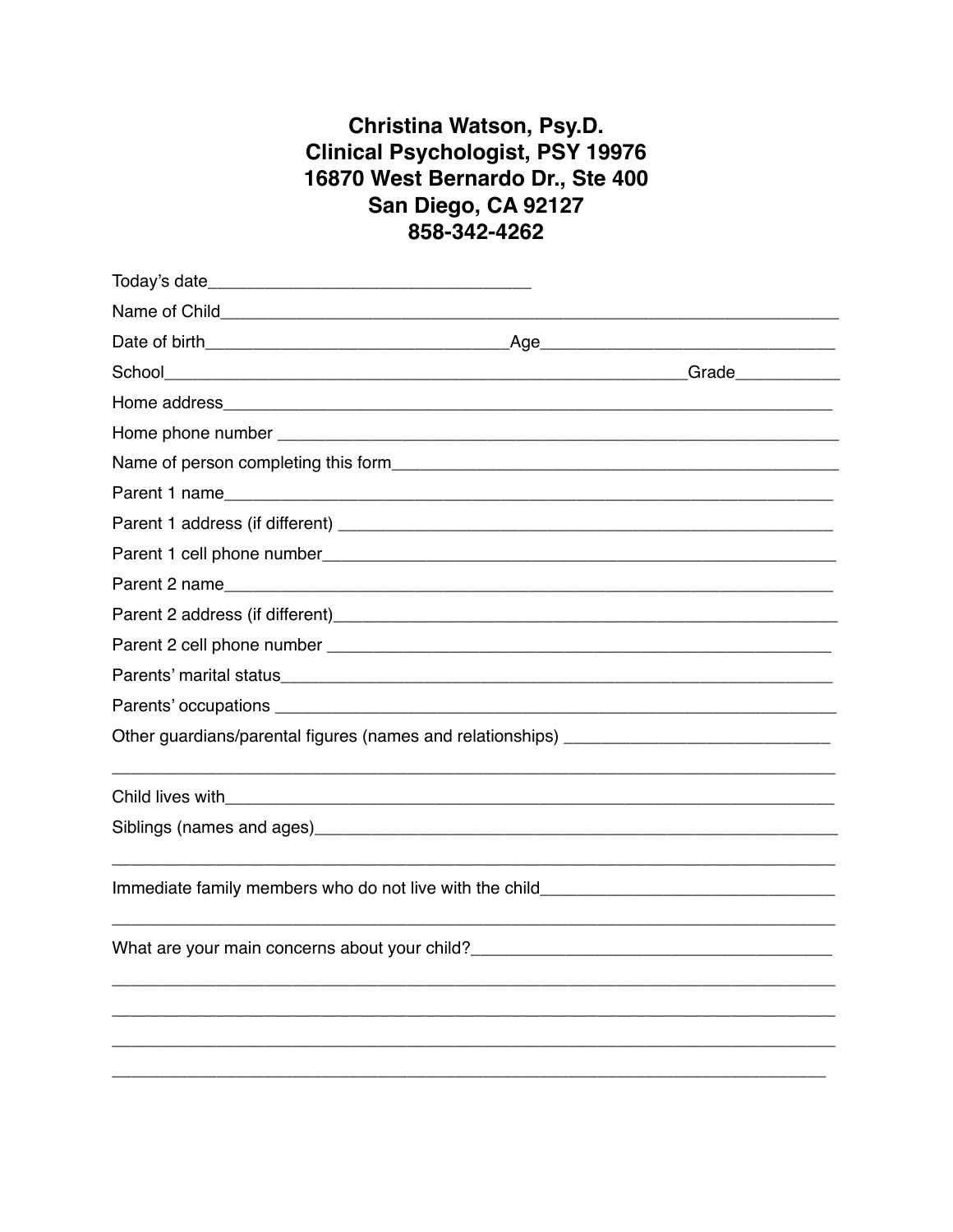| What are you child's strengths? |  |
|---------------------------------|--|
|                                 |  |

| <b>BIRTH HISTORY:</b>                                                             |
|-----------------------------------------------------------------------------------|
| Birth weight________________bs__________________oz                                |
|                                                                                   |
| Was your child born more than 2 weeks before due date?__________________________  |
| Delivery was: Natural___________ C-section _____________(emergency?_____________) |
|                                                                                   |
|                                                                                   |
| Were any of the following used during pregnancy?                                  |
| ____tobacco/cigarettes ______alcohol<br>______prescription medications            |
| _____marijuana<br>_____methamphetamine<br>(specify:                               |
| _____cocaine<br>____heroin/opiates                                                |
|                                                                                   |
|                                                                                   |
| <b>DEVELOPMENTAL HISTORY:</b>                                                     |
| Any delays in:                                                                    |
| Gross motor skills (specify:)                                                     |
| _____sitting up _____standing alone _____crawling _____walking                    |
| ____throwing/catching a ball _____riding a bike                                   |
| Fine motor skills (specify:)                                                      |
| _____self-feeding _____buttoning _____cutting straight lines _____zippers         |
| ______self-dressing ______tying shoes ______holding a pencil _____handwriting     |
| Speech and language (specify:)                                                    |
| responding to name _______ first word ______ putting 2 words together             |
| understandable to strangers conversational skills                                 |
| Toilet training (specify:)                                                        |
| nighttime bladder control _____daytime bladder control                            |
| bowel control                                                                     |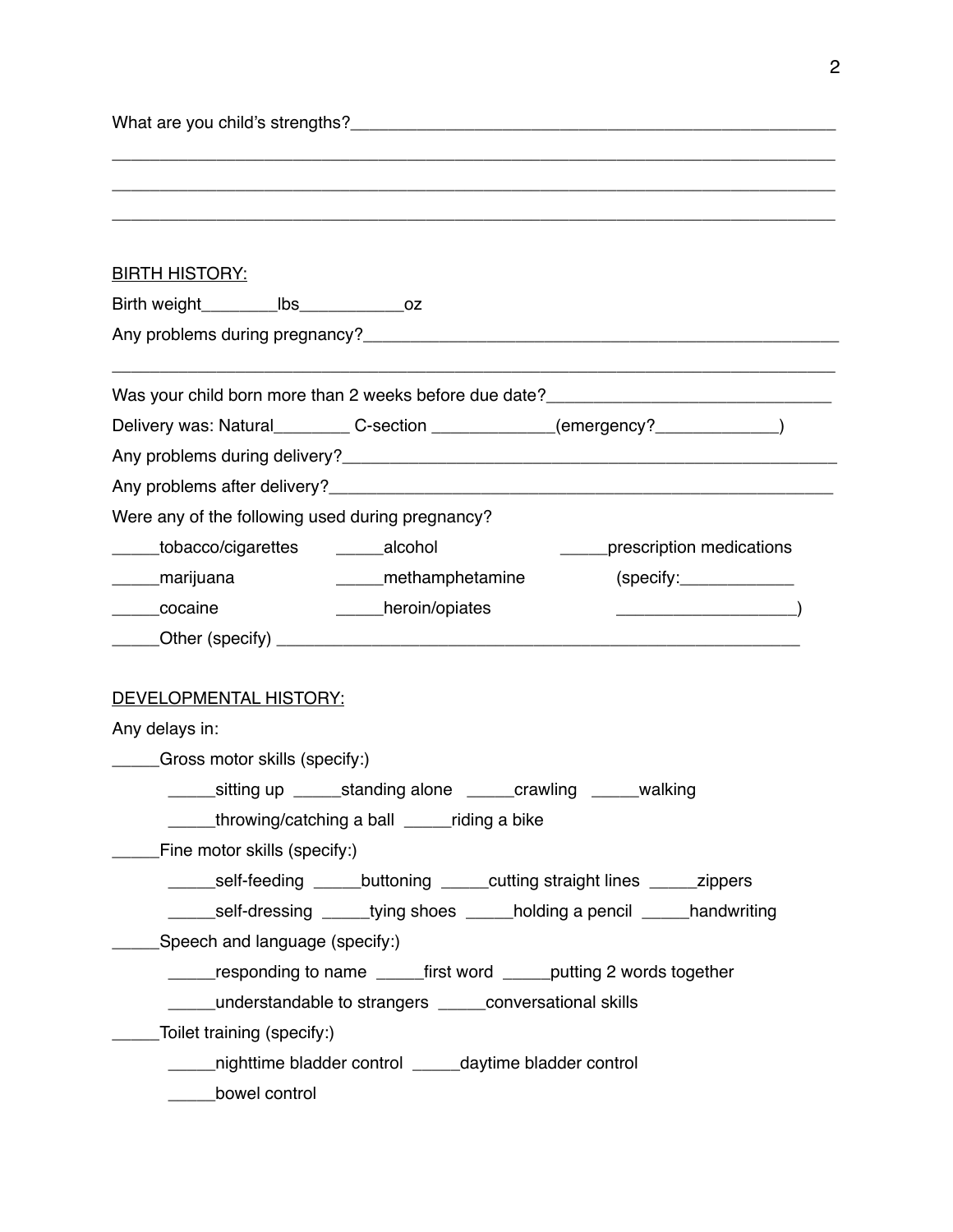Note any of the above areas that are still not mastered:

Note any of the above areas that were mastered earlier than expected:

| <b>HEALTH HISTORY</b> (indicate yes or no, and if yes, explain): |  |                                                                                                                                                                                                                               |  |  |
|------------------------------------------------------------------|--|-------------------------------------------------------------------------------------------------------------------------------------------------------------------------------------------------------------------------------|--|--|
|                                                                  |  |                                                                                                                                                                                                                               |  |  |
|                                                                  |  | Recent vision exam? _________Date __________________Glasses?_____________________                                                                                                                                             |  |  |
|                                                                  |  |                                                                                                                                                                                                                               |  |  |
|                                                                  |  |                                                                                                                                                                                                                               |  |  |
|                                                                  |  |                                                                                                                                                                                                                               |  |  |
|                                                                  |  |                                                                                                                                                                                                                               |  |  |
|                                                                  |  |                                                                                                                                                                                                                               |  |  |
|                                                                  |  |                                                                                                                                                                                                                               |  |  |
|                                                                  |  |                                                                                                                                                                                                                               |  |  |
|                                                                  |  |                                                                                                                                                                                                                               |  |  |
|                                                                  |  |                                                                                                                                                                                                                               |  |  |
|                                                                  |  |                                                                                                                                                                                                                               |  |  |
|                                                                  |  |                                                                                                                                                                                                                               |  |  |
|                                                                  |  | Current Medications: Lease and Contract and Contract and Contract and Contract and Contract and Contract and Contract and Contract and Contract and Contract and Contract and Contract and Contract and Contract and Contract |  |  |
|                                                                  |  |                                                                                                                                                                                                                               |  |  |
|                                                                  |  |                                                                                                                                                                                                                               |  |  |
| <b>FAMILY HISTORY:</b>                                           |  |                                                                                                                                                                                                                               |  |  |
|                                                                  |  |                                                                                                                                                                                                                               |  |  |
|                                                                  |  |                                                                                                                                                                                                                               |  |  |
|                                                                  |  |                                                                                                                                                                                                                               |  |  |
| List any biological relatives with the following:                |  |                                                                                                                                                                                                                               |  |  |
|                                                                  |  |                                                                                                                                                                                                                               |  |  |
|                                                                  |  |                                                                                                                                                                                                                               |  |  |
| Math delays                                                      |  |                                                                                                                                                                                                                               |  |  |

\_\_\_\_\_\_\_\_\_\_\_\_\_\_\_\_\_\_\_\_\_\_\_\_\_\_\_\_\_\_\_\_\_\_\_\_\_\_\_\_\_\_\_\_\_\_\_\_\_\_\_\_\_\_\_\_\_\_\_\_\_\_\_\_\_\_\_\_\_\_\_\_\_\_

Other learning challenges\_\_\_\_\_\_\_\_\_\_\_\_\_\_\_\_\_\_\_\_\_\_\_\_\_\_\_\_\_\_\_\_\_\_\_\_\_\_\_\_\_\_\_\_\_\_\_\_\_\_\_\_\_\_\_

Speech/language delays\_\_\_\_\_\_\_\_\_\_\_\_\_\_\_\_\_\_\_\_\_\_\_\_\_\_\_\_\_\_\_\_\_\_\_\_\_\_\_\_\_\_\_\_\_\_\_\_\_\_\_\_\_\_\_\_

\_\_\_\_\_\_\_\_\_\_\_\_\_\_\_\_\_\_\_\_\_\_\_\_\_\_\_\_\_\_\_\_\_\_\_\_\_\_\_\_\_\_\_\_\_\_\_\_\_\_\_\_\_\_\_\_\_\_\_\_\_\_\_\_\_\_\_\_\_\_\_\_\_\_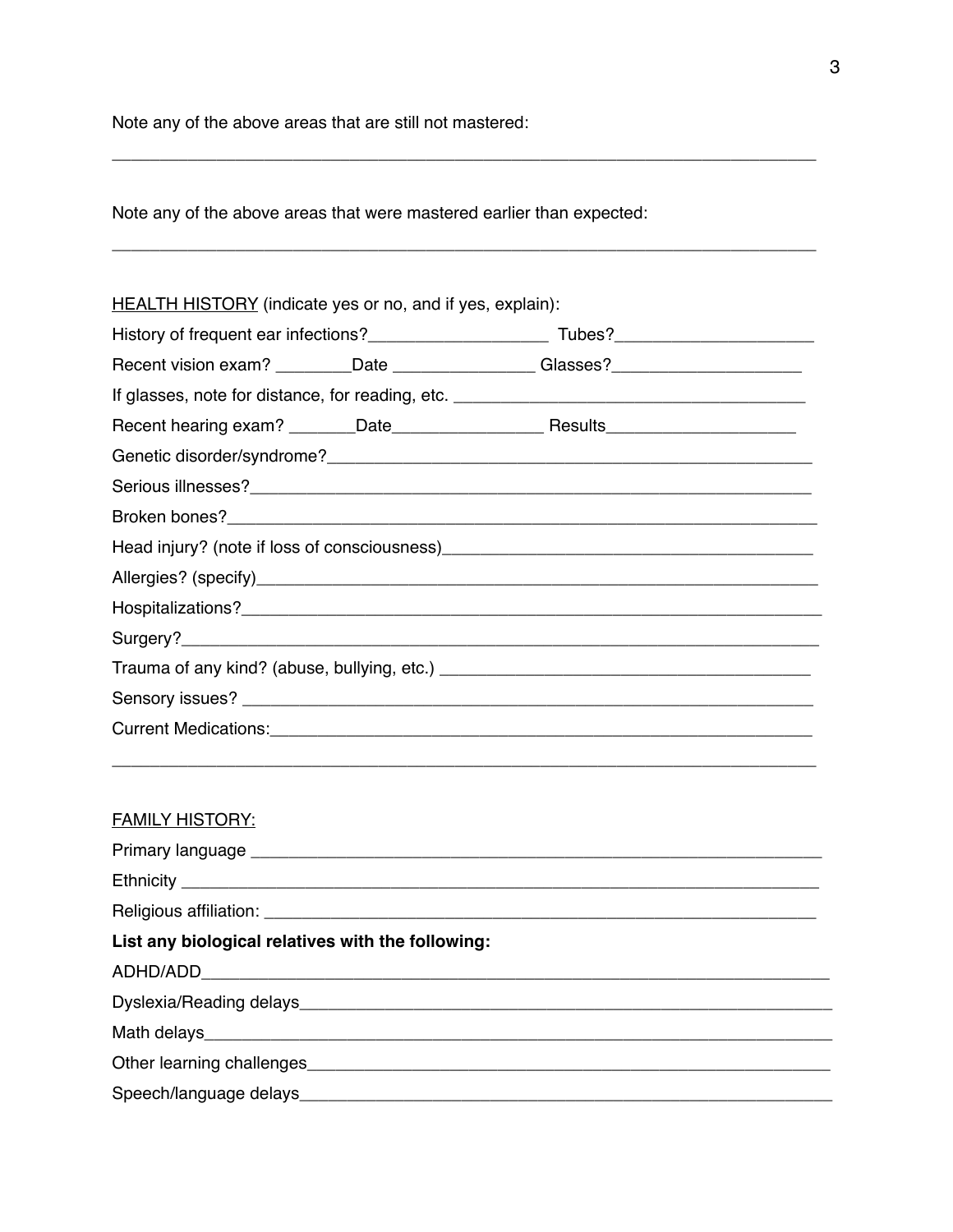## **List any biological relatives with the following:**

| <b>SCHOOL HISTORY:</b>                                                                               |  |  |  |  |
|------------------------------------------------------------------------------------------------------|--|--|--|--|
|                                                                                                      |  |  |  |  |
| Has your child ever repeated a grade?______________ If so, which grade?_____________________________ |  |  |  |  |
| Has your child ever been tested by the school or another psychologist for special education          |  |  |  |  |
|                                                                                                      |  |  |  |  |
| (SUBMIT ALL REPORTS AND IEPS WITH THIS FORM)                                                         |  |  |  |  |
| Is your child currently receiving services under IEP or 504 Plan?__________________________________  |  |  |  |  |
|                                                                                                      |  |  |  |  |
|                                                                                                      |  |  |  |  |
|                                                                                                      |  |  |  |  |
| What services has your child received outside of school (tutoring, speech therapy, counseling,       |  |  |  |  |
| etc.)?                                                                                               |  |  |  |  |
|                                                                                                      |  |  |  |  |
|                                                                                                      |  |  |  |  |
| What have you tried at home to help your child with these challenges?                                |  |  |  |  |
|                                                                                                      |  |  |  |  |
|                                                                                                      |  |  |  |  |
|                                                                                                      |  |  |  |  |
|                                                                                                      |  |  |  |  |

## SOCIAL HISTORY:

Describe your child's social relationships (i.e., does he or she have friends? a best friend? any bullying? etc.): \_\_\_\_\_\_\_\_\_\_\_\_\_\_\_\_\_\_\_\_\_\_\_\_\_\_\_\_\_\_\_\_\_\_\_\_\_\_\_\_\_\_\_\_\_\_\_\_\_\_\_\_\_\_\_\_\_\_\_\_\_\_

\_\_\_\_\_\_\_\_\_\_\_\_\_\_\_\_\_\_\_\_\_\_\_\_\_\_\_\_\_\_\_\_\_\_\_\_\_\_\_\_\_\_\_\_\_\_\_\_\_\_\_\_\_\_\_\_\_\_\_\_\_\_\_\_\_\_\_\_\_\_\_\_\_\_\_\_ \_\_\_\_\_\_\_\_\_\_\_\_\_\_\_\_\_\_\_\_\_\_\_\_\_\_\_\_\_\_\_\_\_\_\_\_\_\_\_\_\_\_\_\_\_\_\_\_\_\_\_\_\_\_\_\_\_\_\_\_\_\_\_\_\_\_\_\_\_\_\_\_\_\_\_\_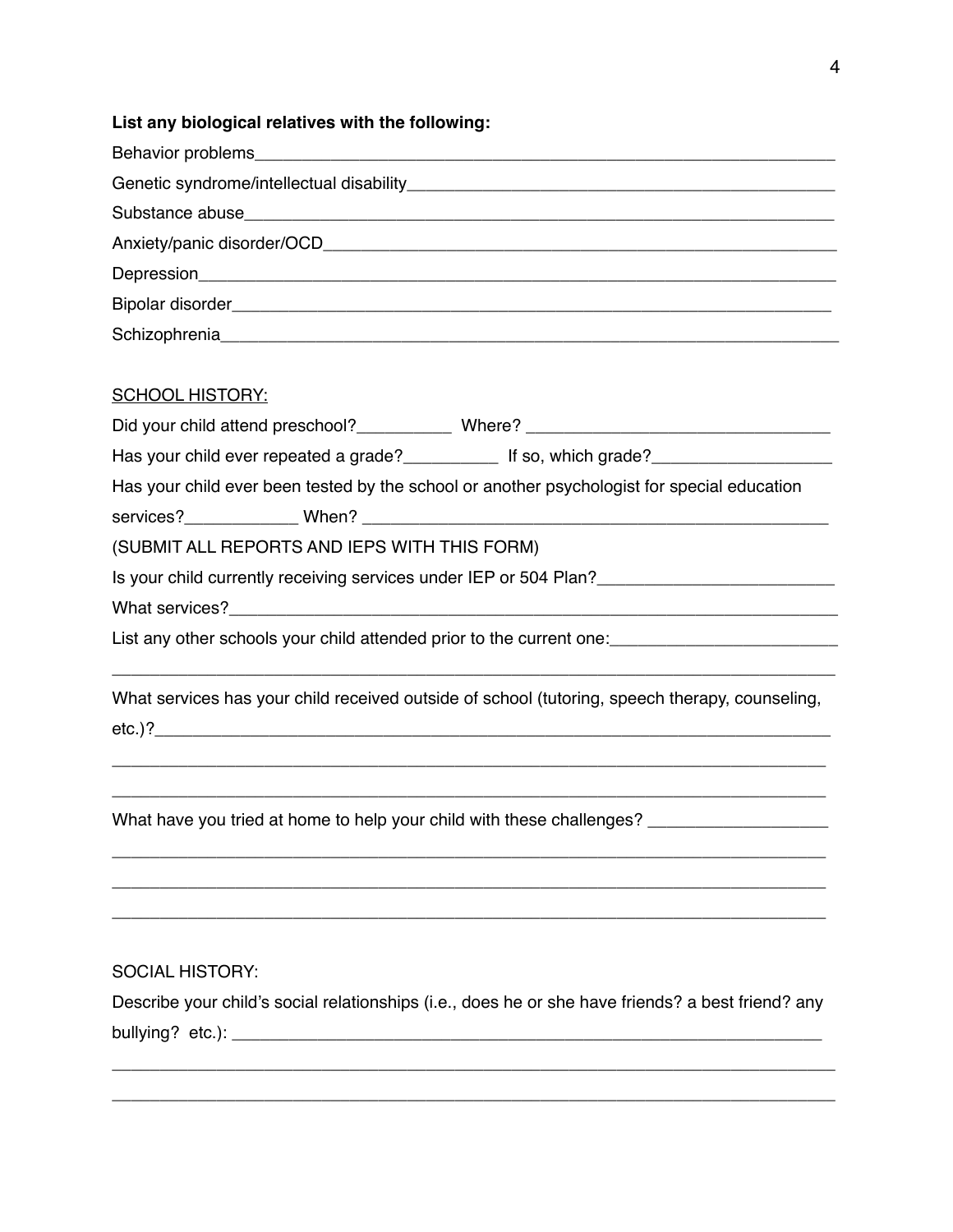Is your child enrolled in any sports, music lessons, Scouts, or other extracurricular activities? If so, please list: \_\_\_\_\_\_\_\_\_\_\_\_\_\_\_\_\_\_\_\_\_\_\_\_\_\_\_\_\_\_\_\_\_\_\_\_\_\_\_\_\_\_\_\_\_\_\_\_\_\_\_\_\_\_\_\_\_\_\_\_\_\_\_\_

\_\_\_\_\_\_\_\_\_\_\_\_\_\_\_\_\_\_\_\_\_\_\_\_\_\_\_\_\_\_\_\_\_\_\_\_\_\_\_\_\_\_\_\_\_\_\_\_\_\_\_\_\_\_\_\_\_\_\_\_\_\_\_\_\_\_\_\_\_\_\_\_\_\_\_\_

\_\_\_\_\_\_\_\_\_\_\_\_\_\_\_\_\_\_\_\_\_\_\_\_\_\_\_\_\_\_\_\_\_\_\_\_\_\_\_\_\_\_\_\_\_\_\_\_\_\_\_\_\_\_\_\_\_\_\_\_\_\_\_\_\_\_\_\_\_\_\_\_\_\_\_\_ \_\_\_\_\_\_\_\_\_\_\_\_\_\_\_\_\_\_\_\_\_\_\_\_\_\_\_\_\_\_\_\_\_\_\_\_\_\_\_\_\_\_\_\_\_\_\_\_\_\_\_\_\_\_\_\_\_\_\_\_\_\_\_\_\_\_\_\_\_\_\_\_\_\_\_\_

| What does your child enjoy doing for fun? |  |
|-------------------------------------------|--|
|-------------------------------------------|--|

## Please indicate how often your child exhibits the behaviors listed in the following chart:

| <b>Behavior</b>                                                                                                 | <b>Rarely/Never</b> | <b>Sometimes</b> | Often/Always |
|-----------------------------------------------------------------------------------------------------------------|---------------------|------------------|--------------|
| Makes detail or careless<br>mistakes in work                                                                    |                     |                  |              |
| Has trouble holding<br>attention in tasks or<br>activities                                                      |                     |                  |              |
| Does not listen when<br>spoken to directly                                                                      |                     |                  |              |
| Fails to follow through<br>on instructions and fails<br>to finish tasks (loses<br>focus, gets side-<br>tracked) |                     |                  |              |
| <b>Difficulty organizing</b><br>tasks and activities                                                            |                     |                  |              |
| Avoids, dislikes, or is<br>reluctant to engage in<br>tasks that require<br>sustained mental effort              |                     |                  |              |
| Loses needed supplies                                                                                           |                     |                  |              |
| Easily distracted                                                                                               |                     |                  |              |
| Forgetful for daily<br>routines                                                                                 |                     |                  |              |
| Trouble staying focused<br>on tasks that are not<br>electronic or favorite<br>activities                        |                     |                  |              |
| <b>Trouble with transitions</b>                                                                                 |                     |                  |              |
| Daydreams/Zones out                                                                                             |                     |                  |              |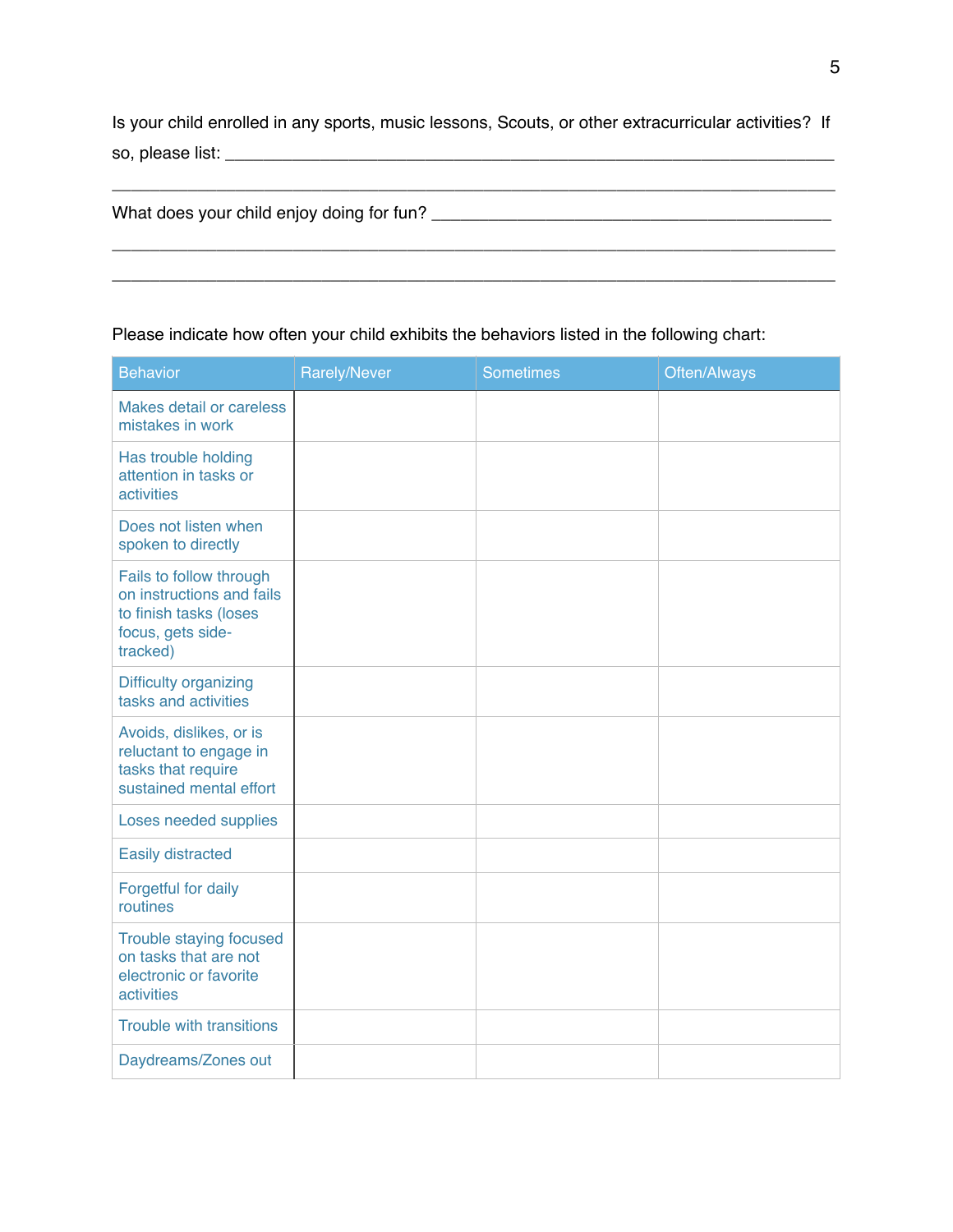| <b>Behavior</b>                                                             | <b>Rarely/Never</b> | Sometimes | Often/Always |
|-----------------------------------------------------------------------------|---------------------|-----------|--------------|
| Fidgets with or taps<br>hands or feet, or<br>squirms in seat                |                     |           |              |
| Leaves seat in<br>situations where<br>remaining seated is<br>expected       |                     |           |              |
| Runs about or climbs in<br>situations where it is not<br>appropriate        |                     |           |              |
| Unable to play quietly                                                      |                     |           |              |
| Acts as if "driven by a<br>motor" and is "on the<br>90"                     |                     |           |              |
| <b>Talks excessively</b>                                                    |                     |           |              |
| <b>Blurts out answers</b><br>before questions have<br>been completed        |                     |           |              |
| Has trouble waiting his/<br>her turn                                        |                     |           |              |
| Interrupts or intrudes on<br>conversations                                  |                     |           |              |
| Trouble learning the<br>names of letters and<br>numbers                     |                     |           |              |
| Trouble learning to tie<br>shoes                                            |                     |           |              |
| Trouble learning to tell<br>time on a clock with<br>hands                   |                     |           |              |
| Difficulty learning right<br>vs left                                        |                     |           |              |
| Word-finding problems<br>- lots of "thingies" and<br>"what do you call it"s |                     |           |              |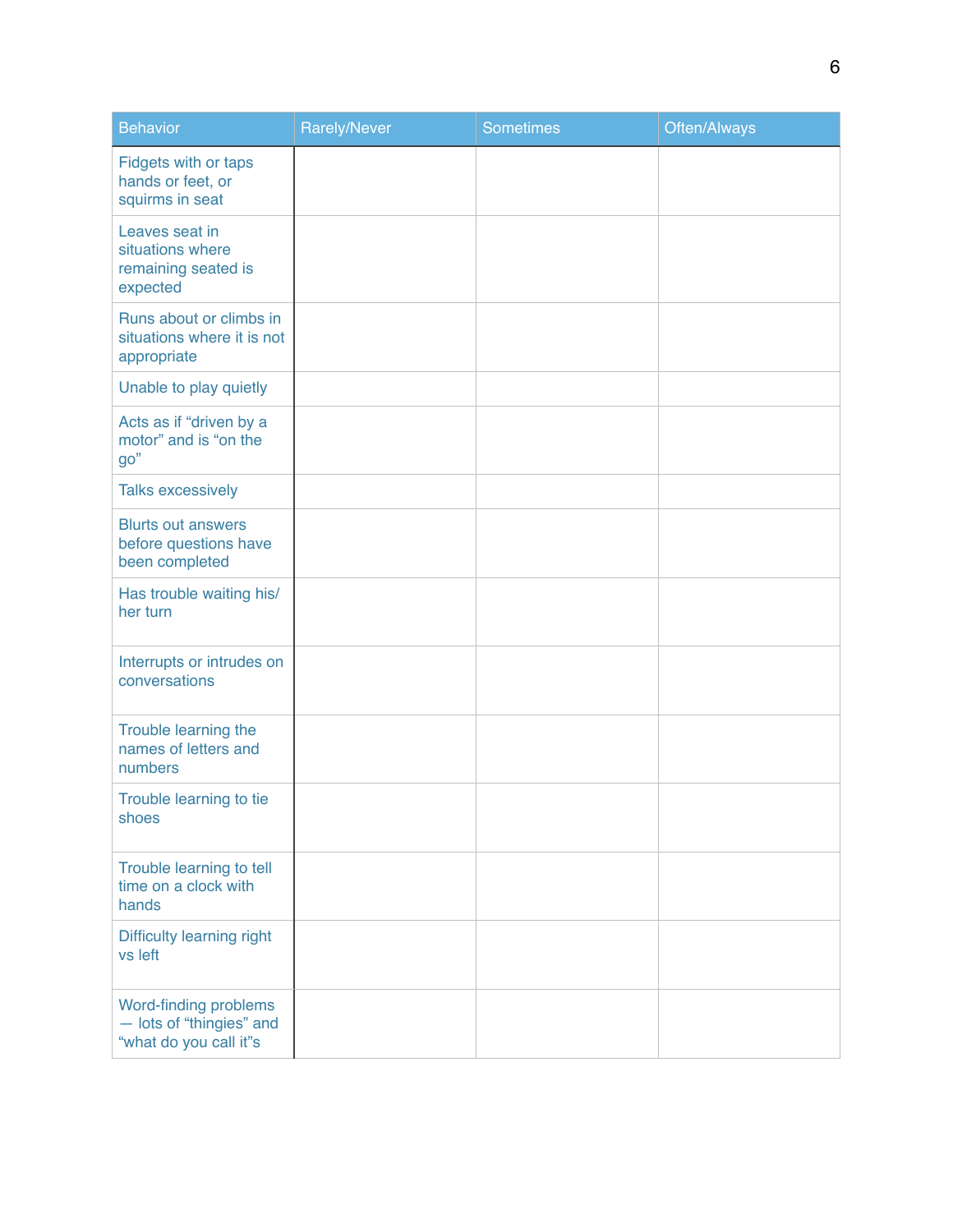| <b>Behavior</b>                                                     | Rarely/Never | Sometimes | Often/Always |
|---------------------------------------------------------------------|--------------|-----------|--------------|
| Poor ability to sound out<br>words for reading                      |              |           |              |
| Poor ability to sound out<br>words for spelling                     |              |           |              |
| Seems to learn<br>information in school but<br>quickly forget it    |              |           |              |
| Inconsistent<br>performance; good days<br>and bad days              |              |           |              |
| Slow reading speed                                                  |              |           |              |
| <b>Weak reading</b><br>comprehension                                |              |           |              |
| Trouble memorizing<br>math facts                                    |              |           |              |
| Trouble with applying<br>math concepts, such as<br>to word problems |              |           |              |
| Messy penmanship                                                    |              |           |              |
| Slow, non-automatic<br>handwriting                                  |              |           |              |
| Trouble with written<br>expression of ideas                         |              |           |              |
| Trouble with verbal<br>expression of ideas                          |              |           |              |
| Weak vocabulary skills                                              |              |           |              |
| Does not seem to<br>understand what he or<br>she is being told      |              |           |              |